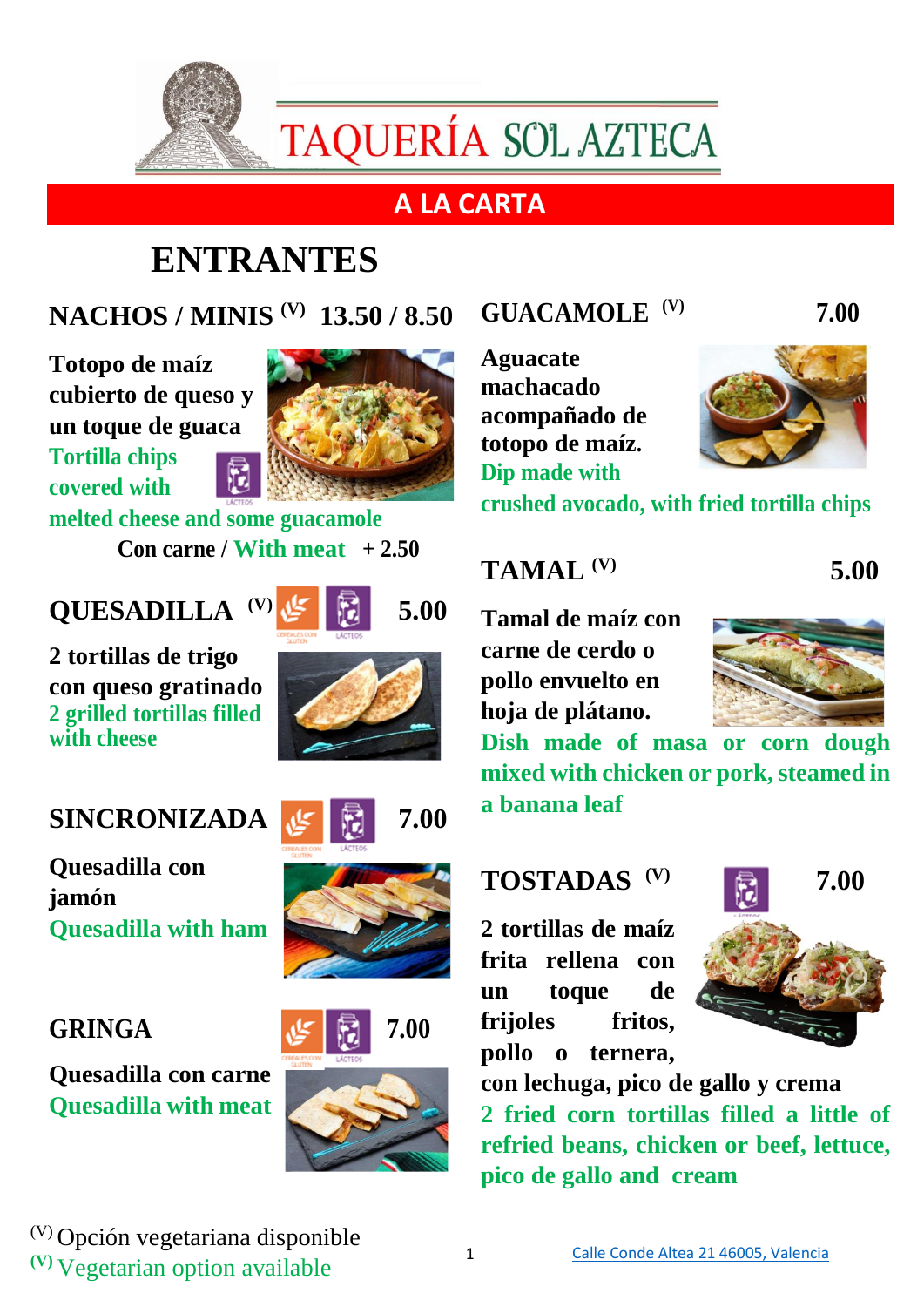

## **A LA CARTA**

# **TACOS**

## **TACO TRADICIONAL(V) 2.75**

- **Carnitas** (cerdo) **/** Braised pork
- **Pastor** (cerdo) **/** Marinated pork
- **Cochinita pibil** (cerdo) **/** Slow-roasted pork
- **Tinga de pollo /** Pulled Chicken
- **Tinga de ternera /** Pulled Beef
- **Suadero** / Mexican beef brisket
- **Carne asada** / Grilled Beef
- **Chorizo mexicano /** Mexican beef chorizo
- **Vegetariano /** Vegetarian

### **TACO ESPECIAL 3.25**

R

 $\vec{a}$ 

- **Lengua de res /** Beef tongue
- **Tripa de res** / Beef tripes
- **Norteño** (Carne asada con guacamole) Grilled beef with guacamole
- **Alambre** (Carne asada con verduras y queso) **/** Grilled beef with vegetables and cheese
- **Volcán** (Pastor con queso sobre una tortilla tostada) / Pastor with cheese on hard-shell tortilla)
- **Mole poblano con pollo /** Chicken in ¨mole poblano¨ sauce
- **Rosarito** (Camaron, gambas estilo BJ) Shrimp taco, Baja California style

| <b>Tortillas</b> | Maiz |
|------------------|------|
| <b>Tortillas</b> | Corn |



## **"Trompo al pastor"**



 **Tacos al pastor**

(V) Opción vegetariana disponible **(V)** Vegetarian option available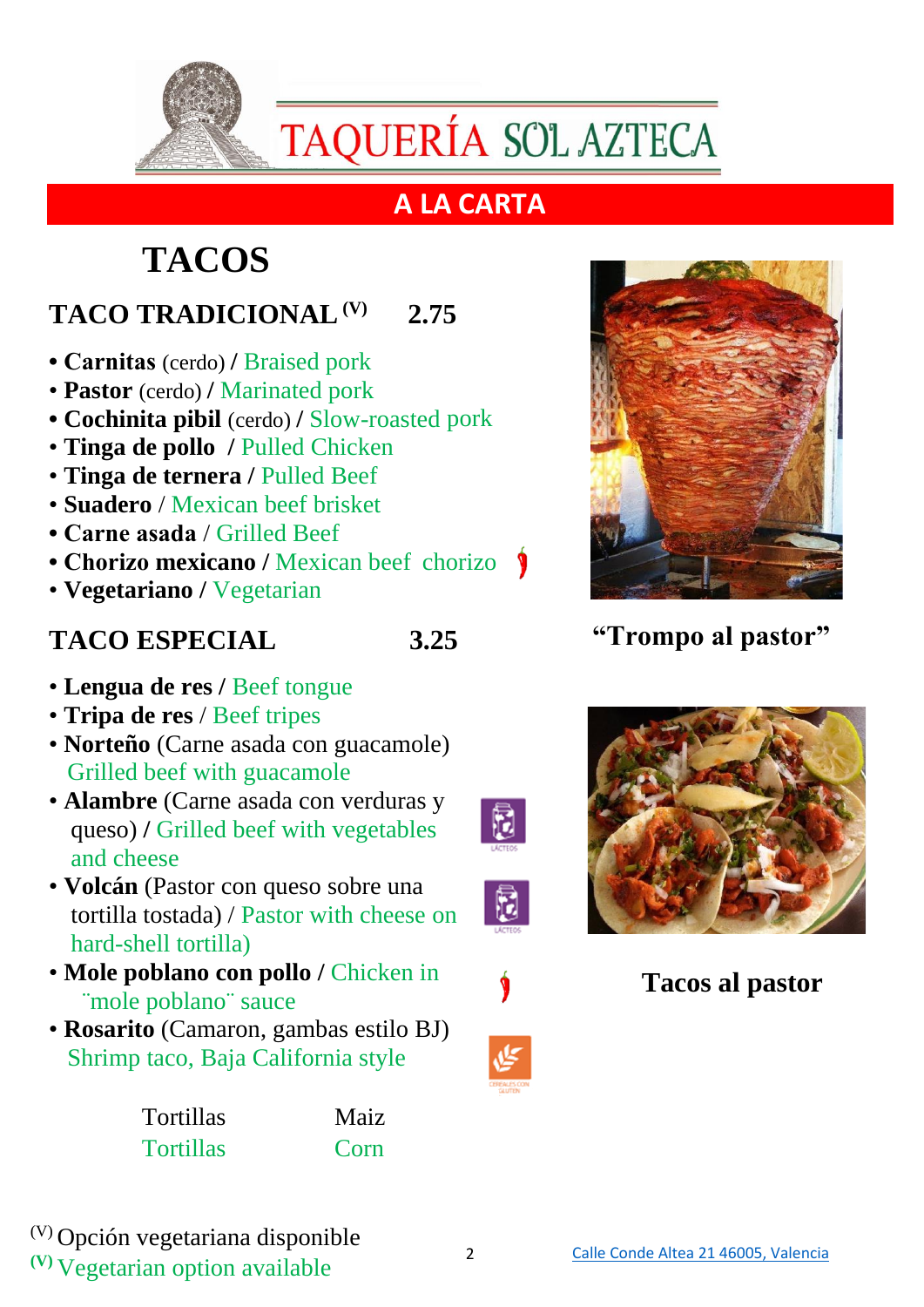

TAQUERÍA SOL AZTECA

## **A LA CARTA**

## **ENSALADA / SALADS**

## **ENSALADA AZTECA(V) 8.50**

**Lechuga con tomate rojo, maíz y aguacate Sliced lettuce,** 



**tomatoes, and avocado, with corn and various vegetables**

#### **ENSALADA CALLI 9.50**

**Lechuga troceada, maíz tierno, tomate rojo y pollo Sliced lettuce,** 



**tomatoes and various vegetables with chicken**

## **POSTRE / DESERTS**

**CHOCOFLAN 4.95 Bizcocho de chocolate con flan y chispas de chocolate. Flan and chocolate cake dessert**



**PASTEL DE 3 LECHES 4.95**

**Bizcocho bañado con tres tipos de leche: condensada, evaporada y entera Mexicana sponge cake soaked in three kinds of milk**



**BUÑUELOS MEXICANOS 4.95**

**Buňuelos baňados de canela y azúcar, con un toque de cajeta Sweet mexican fritter with cinnamon, sugar and soft toffee**



## **TERRINA DE GLORIA 4.95**

**Helado elaborado con toque de vainilla, nuez y secreto del chef. Homemade ice cream with vanilla, nuts and our chef secret recipe**



(V) Opción vegetariana disponible **(V)** Vegetarian option available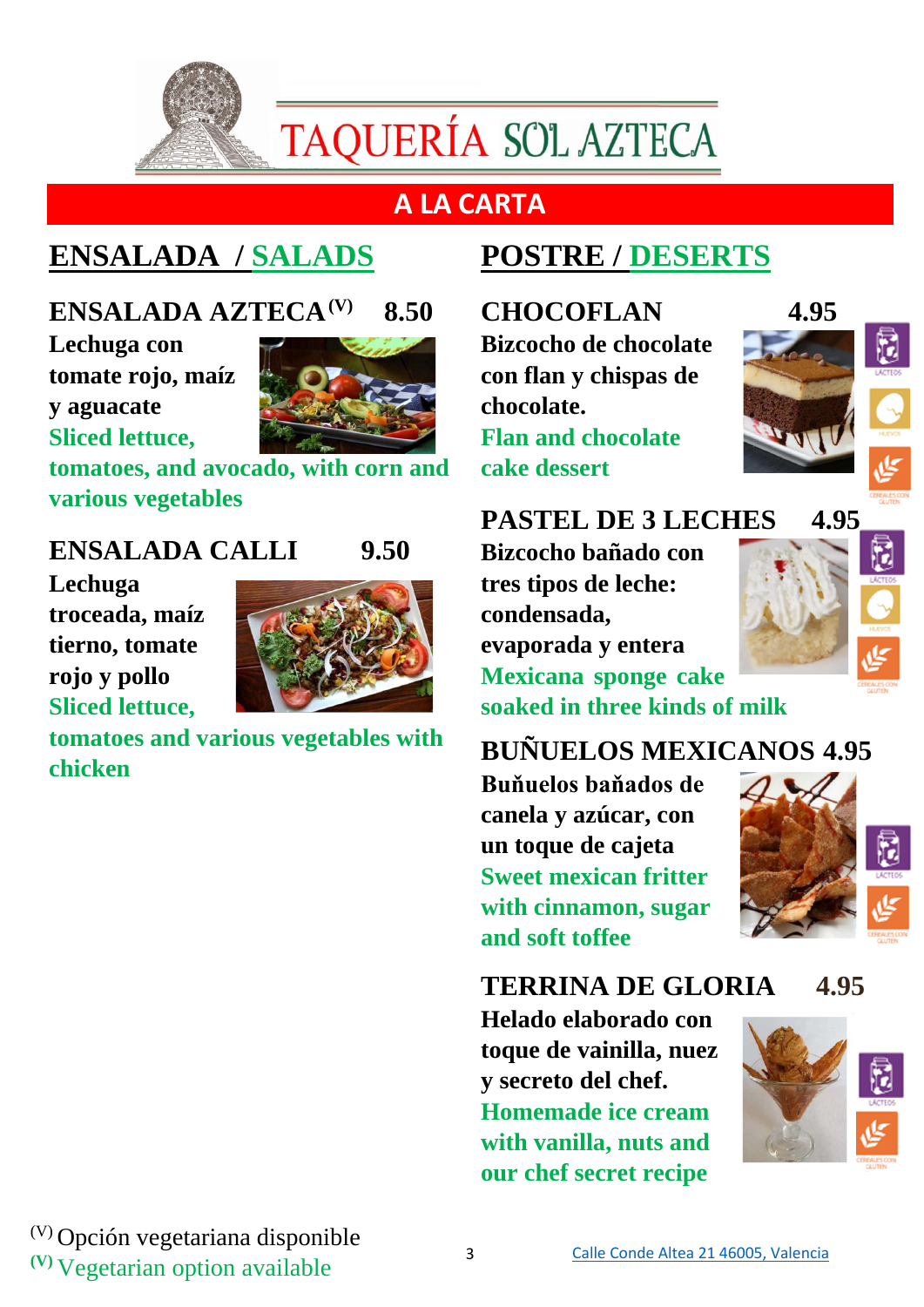

## **POR KILO**

#### **A escoger / To choose from**

 **Pastor** / Carnitas / Cochinita / Tinga Ternera / Tinga Pollo

| 1 kg     | 44.00        | (Con verdura, salsas y 20 tortillas) |
|----------|--------------|--------------------------------------|
| $1/2$ kg | <b>22.00</b> | (Con verdura, salsas y 10 tortillas) |

**Aproximadamente 20 tacos por kg y 10 tacos por 1/2 kg**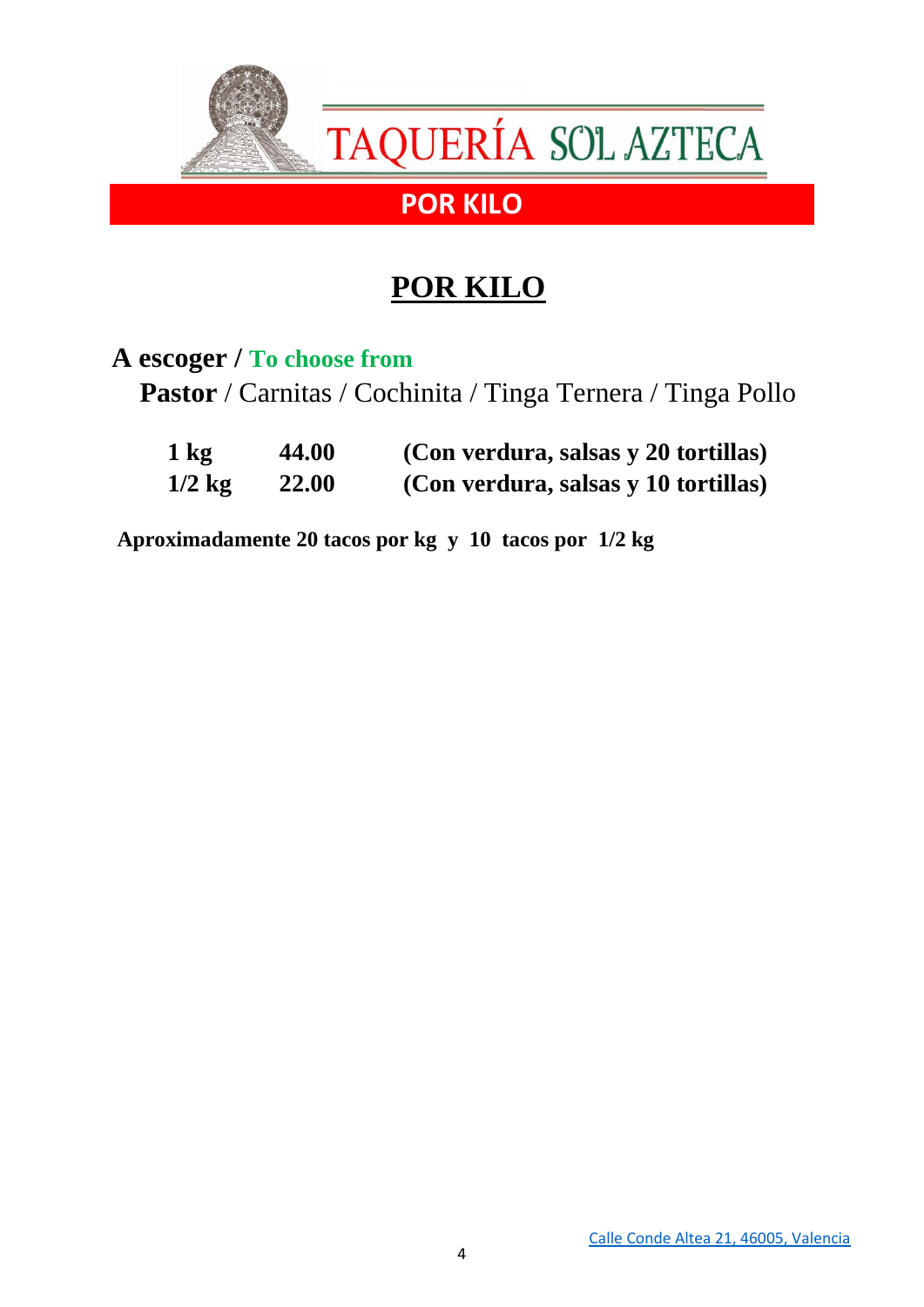

## **BEBIDAS SIN ALCOHOL / NON ALCOHOLIC BEVERAGES**

### **REFRESCOS SOFT DRINKS**



#### **BEBIDAS CALIENTES HOT DRINKS**

| CAFÉ SOLO EXPRESSO (Reg or Descaf)                  | $1.20$ |
|-----------------------------------------------------|--------|
| <b>CAFÉ CORTADO EXPRESSO W/MILK (Reg or Descaf)</b> | 1.40   |
| <b>CAFÉ BONBON EXPRESSO W/ CONDENSED MILK</b>       | 1.80   |
| <b>CAFÉ CON LECHE LARGE COFFEE WITH MILK</b>        | 1.70   |
| <b>CARAJILLO COFEE WITH SPIRIT</b>                  | 2.20   |
|                                                     | 0.50   |
|                                                     | 1.40   |
|                                                     | 1.30   |
| <b>MANZANILLA, POLEO, TILA INFUSIONS </b>           | 1.30   |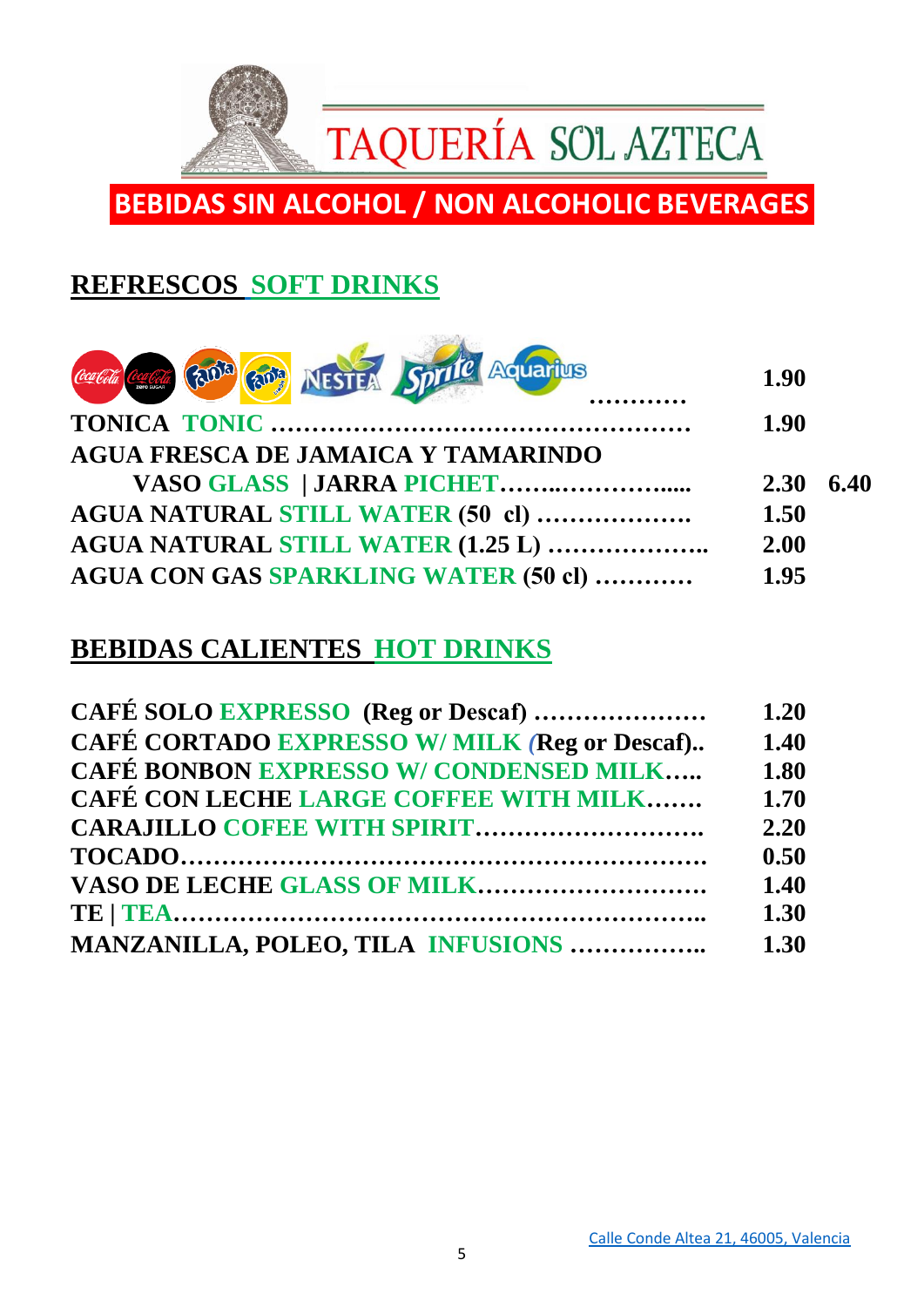

## **BEBIDAS CON ALCOHOL / ALCOHOLIC BEVERAGES**

#### **CERVEZAS BEERS**

| <b>Mexicanas Mexican</b>                          |              |              |
|---------------------------------------------------|--------------|--------------|
| CORONA, SOL, PACIFICO                             | <b>3.40</b>  |              |
|                                                   | 3.40         |              |
|                                                   | 3.80         |              |
| Cerveza 00 Non-Alcoholic Beer                     | 2.00         |              |
| <b>COKTEL   COCKTAIL</b>                          | <b>COPA</b>  | <b>JARRA</b> |
|                                                   | <b>GLASS</b> | PICHET       |
|                                                   | 2.30         | 8.00         |
|                                                   | 5.00         |              |
|                                                   | 6.50         | 21.50        |
| <b>MARGARITA PARA LLEVAR (0.5 L)</b>              | <b>13.00</b> |              |
| <b>MARGARITA PARA LLEVAR (1.25 L)</b>             | 32.50        |              |
| <b>VINOS WINE</b> (*)                             | <b>COPA</b>  |              |
|                                                   | <b>GLASS</b> |              |
| <b>VINO / WINE</b><br>(Tinto $\bf{R}$ , Blanco W) | 2.50         |              |

**(R= RED) (W = WHITE)**

**(\*) Para precio de las botellas de vino, favor de** 

**preguntar la carta de vino al personal del restaurante** 

**(\*) For wine bottle's prices, please ask our staff for the wine' menu**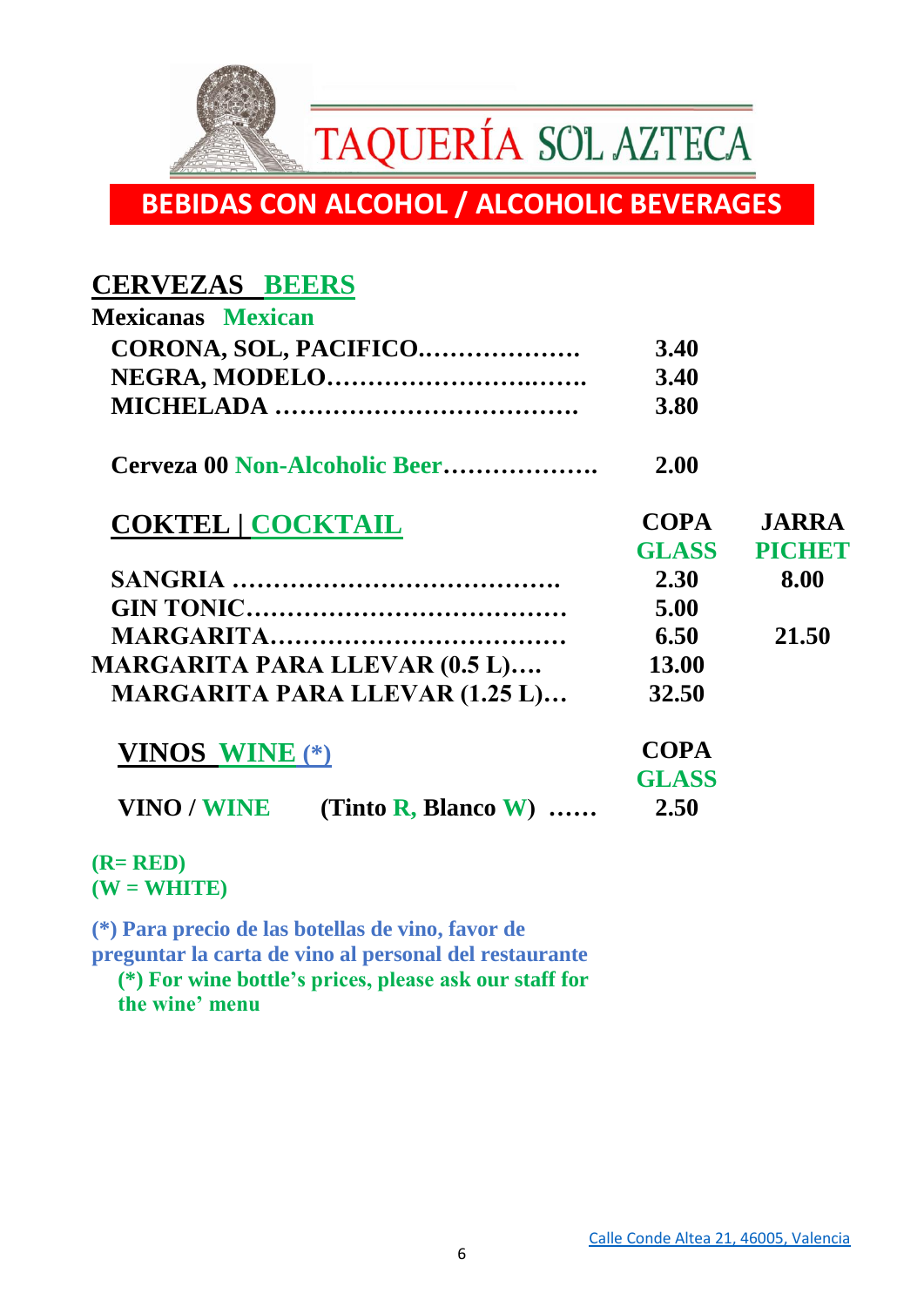TAQUERÍA SOL AZTECA

## **BEBIDAS CON ALCOHOL / ALCOHOLIC BEVERAGES**

#### **TEQUILA**

| <b>SOMBRERO MEX</b>   | 2.50 |
|-----------------------|------|
| <b>LA MALINCHE</b>    | 3.50 |
| JARANA                | 4.50 |
| TARANTULA             | 4.50 |
| <b>RESERVA DEL SR</b> | 6.50 |
| <b>HERRADURA REP</b>  | 7.00 |
| <b>DON JULIO REP</b>  | 7.00 |
| 1800 REP              | 7.00 |
|                       |      |

### **MEZCAL**

| <b>ALIPUS</b> | 6.00 |
|---------------|------|
|---------------|------|

#### **WISKY**

| RED LABEL          | 4.50 |
|--------------------|------|
| <b>JACK DANIEL</b> | 4.50 |
| $WISKY + SODA$     | 5.00 |

#### **VODKA**

| <b>RED OCTOBER</b> | 4.50 |
|--------------------|------|
| ABSOLUT            | 4.50 |
| VODKA + SODA       | 5.00 |

#### **RON**

| NEGRITA      | 4.50 |
|--------------|------|
| PUNTACANA    | 4.50 |
| $RON + SODA$ | 5.00 |

#### **BRANDY**

| 7.00 |
|------|
|      |

#### **GIN**

| TANQUERAY        | 4.50 |
|------------------|------|
| <b>SHERITON</b>  | 4.50 |
| <b>SEAGRAM's</b> | 4.50 |
| $GIN + TONIC$    | 5.00 |

#### **ESPIRTUOSA**

| <b>BAILEYS</b>     | 4.50 |
|--------------------|------|
| <b>BRUJA BELLA</b> | 4.50 |
|                    |      |

**MARIE BRIZARD... 4.50**